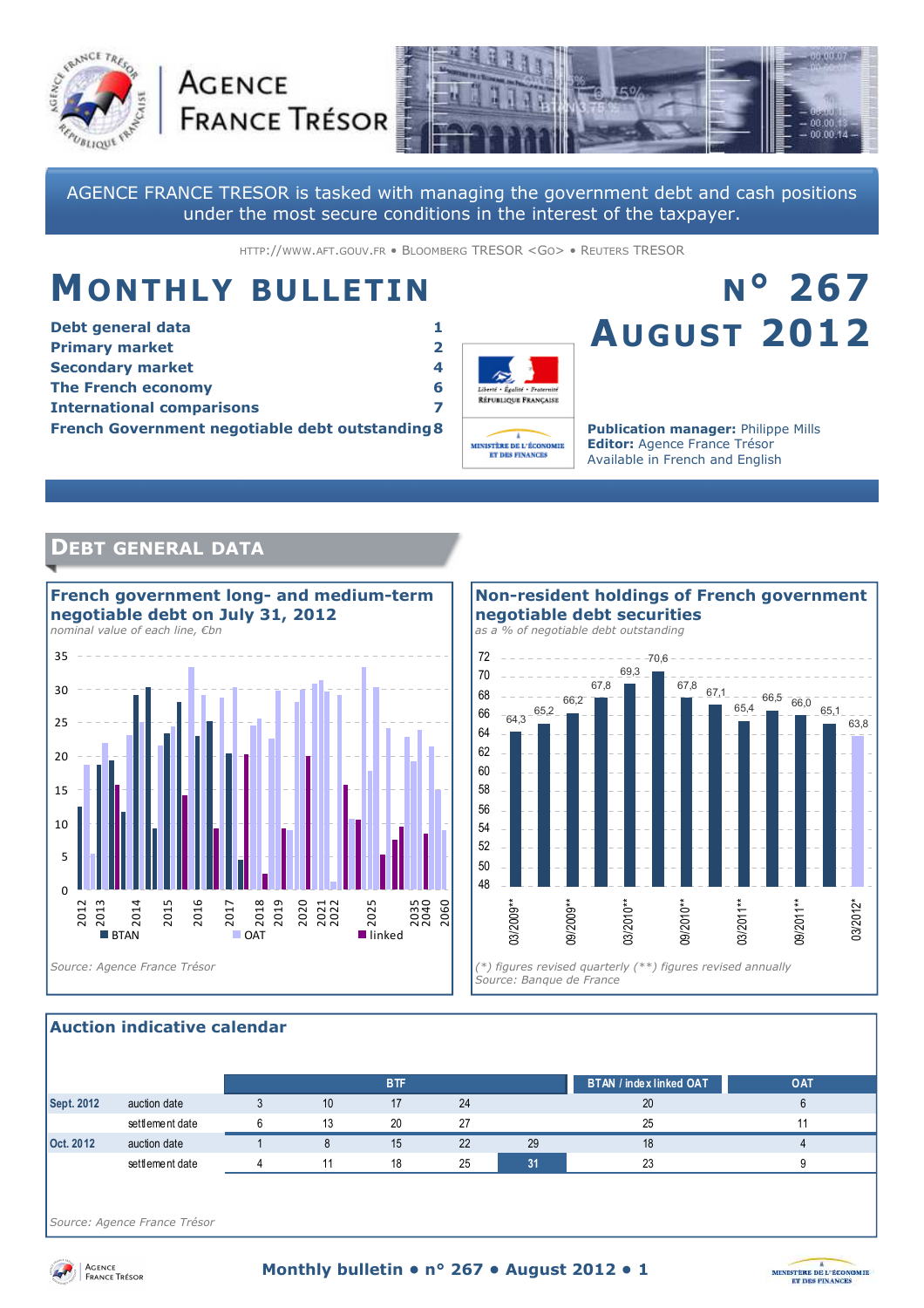## **NEWS BRIEF**

#### **Short-term yields fall to recordbreaking lows**

Yields on French Treasury securities started to fall at the beginning of 2012, as investors sought defensive investments in the midst of market turmoil. The decline continued through the beginning of the second half of the year and was amplified by the ECB's monetary policy response to the market environment and the overall macroeconomic situation. The yields took on a new dimension in July, when they became negative at the short end of the yield curve.

Already close to zero per cent., yields became slightly negative for 3 and 6-month maturities (at -0.005% and -0.006% respectively) for the first time in history at the auction held on Monday, 9 July 2012. The following week, on Monday, 16 July, 3-month and 6-month yields went even lower, to -0.015% and -0.011% respectively, and the 12-month yield also dipped below zero (- 0.002%). On 26 July, yields on 3-month BTFs were still negative (at -0.02%). The same pattern was also observed on the real yield curve, when the OATi 2019 was auctioned on 19 July at a real yield of -0.17% (net of inflation). This development was a first for a long-term security linked to French inflation.

The pattern of negative yields already seen in some of the other "core" countries of the euro area is easy to explain in technical terms. When the ECB's cut the interest rate on its deposit facility by 25 percentage points to zero on 5 July 2012, it effectively stopped banks from earning interest on the excess liquidity in the banking system and increased the opportunity cost of holding liquidity for economic agents. This meant that many investors opted for safe securities with short maturities, even at low yields, rather than hanging on to cash, which exposes them to the banking sector and does not produce any return. The fact that yields have "gone negative" may also be explained by the behaviour of market participants at auctions, the investment restrictions applying to certain investors and investment opportunities in foreign currencies that are then swapped for euros.

Under these circumstances, some of these pockets of liquidity have been invested in Treasury securities from countries deemed to be safer (Germany, Finland, Netherlands, Austria, France, EFSF, Belgium), leading to a sharp drop in yields for these issuers, along with a major flattening of the yield curve. Short-term yields, which were already very low, have fallen less markedly than medium-term and long-term yields. This results in short-term yields that are zero or even slightly negative for maturities up to 6 months in Belgium, 2 years in Germany and 1 year in France.

However, all of the negative yields seen, with the exception of those in Germany, are only very slightly negative (-0.5 basis points to -2 basis points) and transactions involving negative yields on the secondary market are still relatively rare.

### **PRIMARY MARKET**

#### **Long- and medium-term financing over the year on July 31, 2012**





#### $\Omega$ 5 10 15  $20$ 25 30 35  $40$ 8/12 9/12 10/12 11/12 12/12 1/13 2/13 3/13 4/13 5/13 6/13 7/13 **interest redemption** *Source: Agence France Trésor*  **OATs and BTANs: indicative repayment schedule on July 31, 2012**  *€bn*

MINISTÈRE DE L'ÉCONOMIE

**ET DES FINANCE**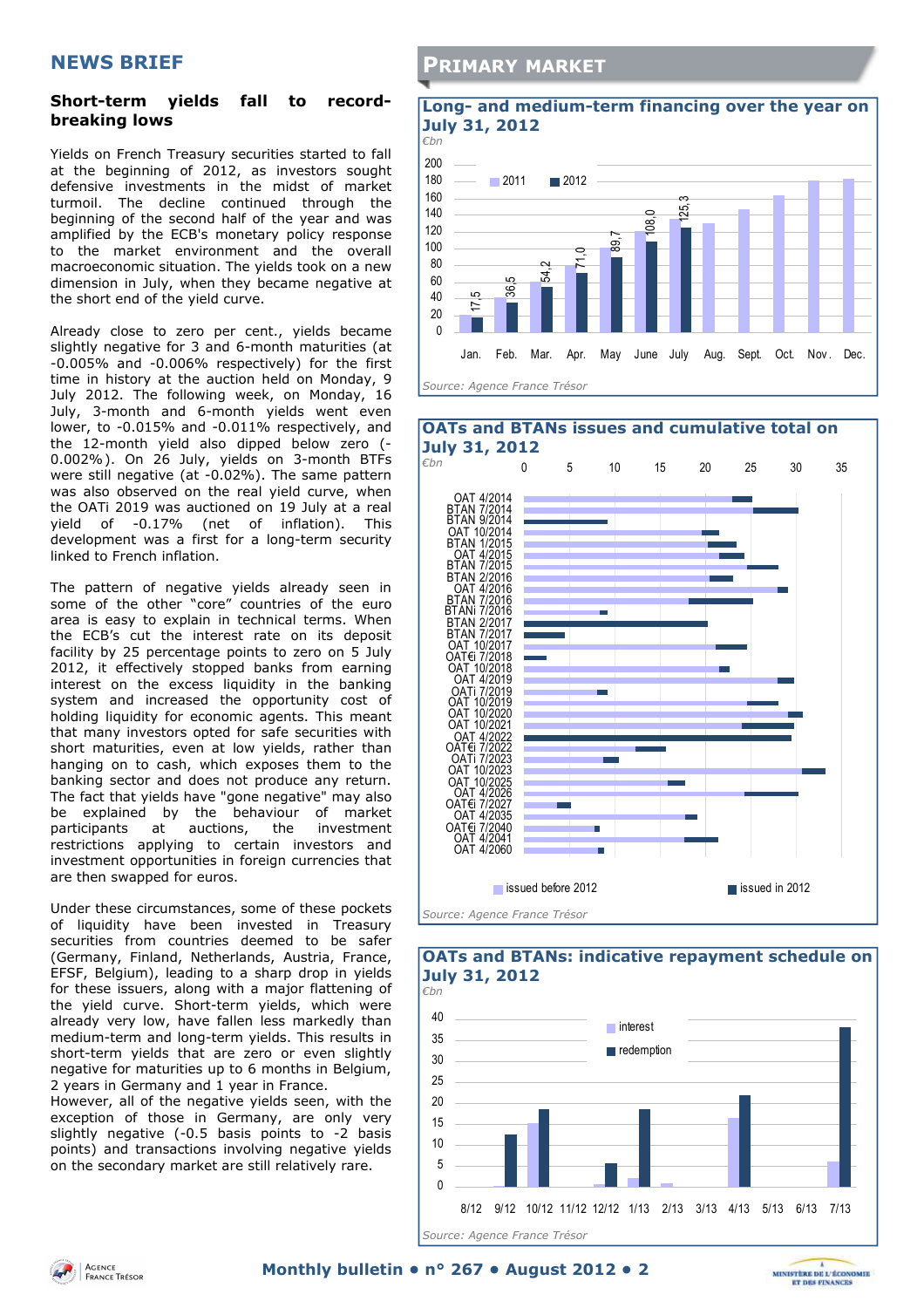#### **OAT and BTAN auctions – July 2012**  *€m*

|                            | <b>OAT</b><br>7 years | <b>OAT</b><br>10 years | <b>OAT</b><br>11 years | <b>BTAN</b><br>3 years | <b>BTAN</b><br>4 years | <b>BTAN</b><br>5 years | <b>OATi</b><br>7 years | OAT€i<br>10 years | OAT€i<br>30 years |  |
|----------------------------|-----------------------|------------------------|------------------------|------------------------|------------------------|------------------------|------------------------|-------------------|-------------------|--|
|                            | 10/25/2019            | 4/25/2022              | 10/25/2023             | 1/15/2015              | 7/25/2016              | 7/25/2017              | 7/25/2019              | 7/25/2022         | 7/25/2040         |  |
|                            | 3,75%                 | 3,00%                  | 4.25%                  | 2,50%                  | 2,50%                  | 1.00%                  | 1,30%                  | 1,10%             | 1,80%             |  |
| <b>Auction date</b>        | 7/5/2012              | 7/5/2012               | 7/5/2012               | 7/19/2012              | 7/19/2012              | 7/19/2012              | 7/19/2012              | 7/19/2012         | 7/19/2012         |  |
| Settlement date            | 7/10/2012             | 7/10/2012              | 7/10/2012              | 7/24/2012              | 7/24/2012              | 7/24/2012              | 7/24/2012              | 7/24/2012         | 7/24/2012         |  |
| Amount announced           |                       | $< 7.000 - 8.000 >$    |                        |                        | $< 8.000 - 9.000 >$    |                        |                        | $<1.000 - 1.500$  |                   |  |
| Bid amount                 | 6.350                 | 8,991                  | 3,580                  | 5,455                  | 5,665                  | 8,470                  | 1,565                  | 1,620             | 655               |  |
| Amount served              | 1750                  | 4,671                  | 1,405                  | 1,810                  | 2,648                  | 4 500                  | 400                    | 615               | 235               |  |
| NCTs after auction         | 125                   | 1086                   | 336                    |                        |                        |                        |                        |                   |                   |  |
| <b>Total issued amount</b> | 1875                  | 5,757                  | 1,741                  | 1,810                  | 2,648                  | 4,500                  | 400                    | 615               | 235               |  |
| Bid-to-cover ratio         | 3.63                  | 1.92                   | 2.55                   | 3.01                   | 2.14                   | 1.88                   | 3.91                   | 2.63              | 2.79              |  |
| Weighted a verage price    | 111.60%               | 103.99%                | 114.95%                | 105.90%                | 107.78%                | 100.68%                | 110.33%                | 107.34%           | 123.65%           |  |
| Yield to maturity          | 2.02%                 | 2.53%                  | 2.70%                  | 0.12%                  | 0.53%                  | 0.86%                  | $-0.17%$               | 0.35%             | 0.85%             |  |
| Indexation coefficient*    |                       |                        |                        |                        |                        |                        | 1.05594                | 1.06791           | 1.12747           |  |

\* as of the settlement date

*Source: Agence France Trésor* 

#### **BTF auctions – July 2012**  *€m*

|                            | <b>BTF</b> | <b>BTF</b>   | <b>BTF</b>  | <b>BTF</b>   |
|----------------------------|------------|--------------|-------------|--------------|
|                            | 1 month    | 3 month      | 6 month     | 12 month     |
| <b>Auction date</b>        |            | 7/2/2012     | 7/2/2012    | 7/2/2012     |
| <b>Issue</b>               |            | 12 weeks     | 25 wee ks   | 51 weeks     |
| Settlement date            |            | 7/5/2012     | 7/5/2012    | 7/5/2012     |
| <b>Maturity</b>            |            | 9/27/2012    | 12/27/2012  | 6/27/2013    |
| Amount served              |            | 4,497        | 1,996       | 1,796        |
| NCTs after auction         |            | 168          | 90          | $\Omega$     |
| <b>Total issued amount</b> |            | 4,665        | 2,086       | 1,796        |
| Weighted average rate      |            | 0.048%       | 0.096%      | 0.163%       |
| <b>Auction date</b>        |            | 7/9/2012     | 7/9/2012    | 7/9/2012     |
| <b>Issue</b>               |            | 13 weeks     | 24 wee ks   | 50 weeks     |
| Settlement date            |            | 7/12/2012    | 7/1 2/20 12 | 7/12/2012    |
| <b>Maturity</b>            |            | 10/11/2012   | 12/27/2012  | 6/27/2013    |
| Amount served              |            | 3,917        | 1,993       | 1,793        |
| NCTs after auction         |            | 193          | 128         | 185          |
| <b>Total issued amount</b> |            | 4,110        | 2.121       | 1,978        |
| Weighted average rate      |            | $-0.005%$    | $-0.006%$   | 0.013%       |
| <b>Auction date</b>        |            | 7/16/2012    | 7/16/2012   | 7/16/2012    |
| <b>Issue</b>               |            | 12 weeks     | 23 weeks    | 49 weeks     |
| Settlement date            |            | 7/19/2012    | 7/19/2012   | 7/19/2012    |
| <b>Maturity</b>            |            | 10/11/2012   | 12/27/2012  | 6/27/2013    |
| Amount served              |            | 4,001        | 1,797       | 1,802        |
| NCTs after auction         |            | 0            | 0           | $\mathbf{0}$ |
| <b>Total issued amount</b> |            | 4,001        | 1,797       | 1,802        |
| Weighted average rate      |            | $-0.015%$    | $-0.011%$   | $-0.002%$    |
| <b>Auction date</b>        |            | 7/23/2012    | 7/23/2012   | 7/23/2012    |
| <b>Issue</b>               |            | 13 weeks     | 22 weeks    | 52 weeks     |
| Settlement date            |            | 7/26/2012    | 7/26/2012   | 7/26/2012    |
| <b>Maturity</b>            |            | 10/25/2012   | 12/27/2012  | 7/25/2013    |
| Amount served              |            | 3,993        | 1,490       | 1,992        |
| NCTs after auction         |            | $\mathbf{0}$ | 13          | 94           |
| <b>Total issued amount</b> |            | 3,993        | 1,503       | 2,086        |
| Weighted average rate      |            | $-0.020%$    | 0.002%      | 0.018%       |
| <b>Auction date</b>        |            | 7/30/2012    | 7/30/2012   | 7/30/2012    |
| <b>Issue</b>               |            | 12 weeks     | 25 wee ks   | 51 weeks     |
| Settlement date            |            | 8/2/2012     | 8/2/2012    | 8/2/2012     |
| <b>Maturity</b>            |            | 10/25/2012   | 1/24/2013   | 7/25/2013    |
| Amount served              |            | 3,796        | 1,993       | 1,494        |
| NCTs after auction         |            | 137          | 15          | 22           |
| <b>Total issued amount</b> |            | 3,933        | 2.008       | 1,516        |
| Weighted average rate      |            | $-0.010%$    | $-0.004%$   | $-0.008%$    |

*Source: Agence France Trésor* 



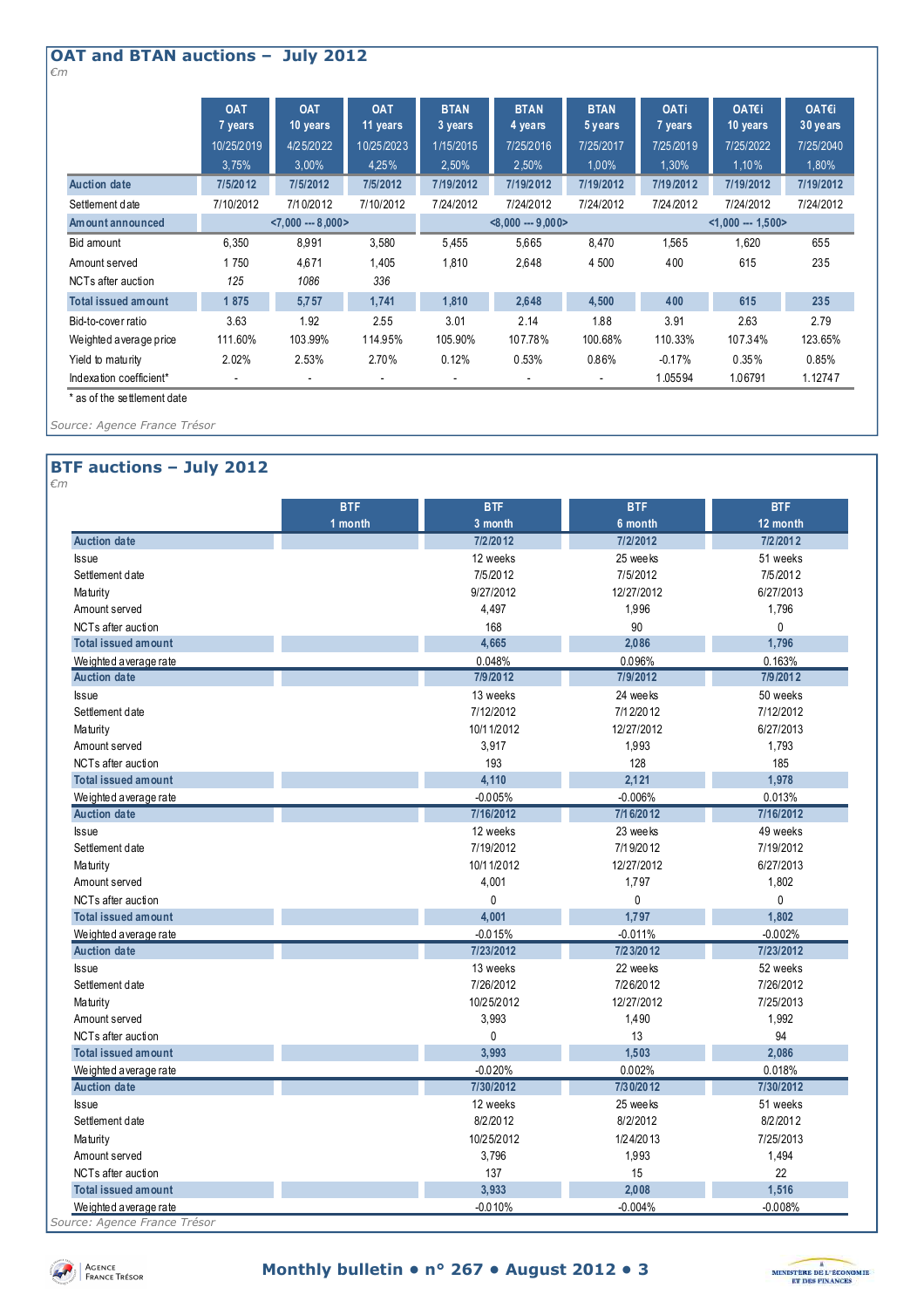





#### **Breakeven inflation**

*daily quotes in %* 



of the OATi 1% August 2017 (2) difference between the yield of the OAT 4.25% April 2019 and the yield of the OAT€i 2.25% August 2020

(1) difference between the yield of the OAT 3.75% April 2017 and the yield

(3) difference between the yield of the OAT 5.5% April 2029 and the yield of the OATi 3.4% August 2029

(4) difference between the yield of the OAT 5.75% October 2032 and the yield of the OAT€i 3.15% August 2032

#### *Source: Bloomberg*

| <b>Negotiable government debt and swaps</b> |          |         |         |          |          |         |         |             |             |
|---------------------------------------------|----------|---------|---------|----------|----------|---------|---------|-------------|-------------|
| €bn                                         |          |         |         |          |          |         |         |             |             |
|                                             | end      | end     | end     | end      | end      | end     | end     | end of June | end of July |
|                                             | 2005     | 2006    | 2007    | 2008     | 2009     | 2010    | 2011    | 2012        | 2012        |
| Negotiable government debt                  | 877      | 877     | 921     | 1,017    | 1,148    | 1,229   | 1,313   | 1,395       | 1,387       |
| outstanding                                 |          |         |         |          |          |         |         |             |             |
| of which index-linked securities            | 90       | 110     | 132     | 152      | 148      | 159     | 166     | 177         | 167         |
| <b>OAT</b>                                  | 593      | 610     | 641     | 681      | 719      | 816     | 888     | 939         | 938         |
| <b>BTAN</b>                                 | 189      | 200     | 202     | 198      | 215      | 226     | 247     | 273         | 265         |
| <b>BTF</b>                                  | 95       | 66      | 78      | 138      | 214      | 187     | 178     | 183         | 184         |
| <b>Swaps outstanding</b>                    | 52       | 44      | 42      | 28       | 20       | 16      | 13      | 13          | 11          |
| Average maturity of the negotiable debt     |          |         |         |          |          |         |         |             |             |
| before swaps                                | 6 years  | 7 years | 7 years | 6 years  | 6 years  | 7 years | 7 years | 7 years     | 7 years     |
|                                             | 267 days | 45 days | 51 days | 292 days | 246 davs | 68 days | 57 days | 7 days      | 31 days     |
| after swaps                                 | 6 years  | 7 years | 7 years | 6 years  | 6 years  | 7 years | 7 years | 7 years     | 7 years     |
|                                             | 228 days | 16 days | 29 days | 276 days | 233 days | 60 days | 52 days | 4 days      | 28 days     |
| $ \prime$                                   |          |         |         |          |          |         |         |             |             |

*Source: Agence France Trésor* 

Agence<br>France Trésor

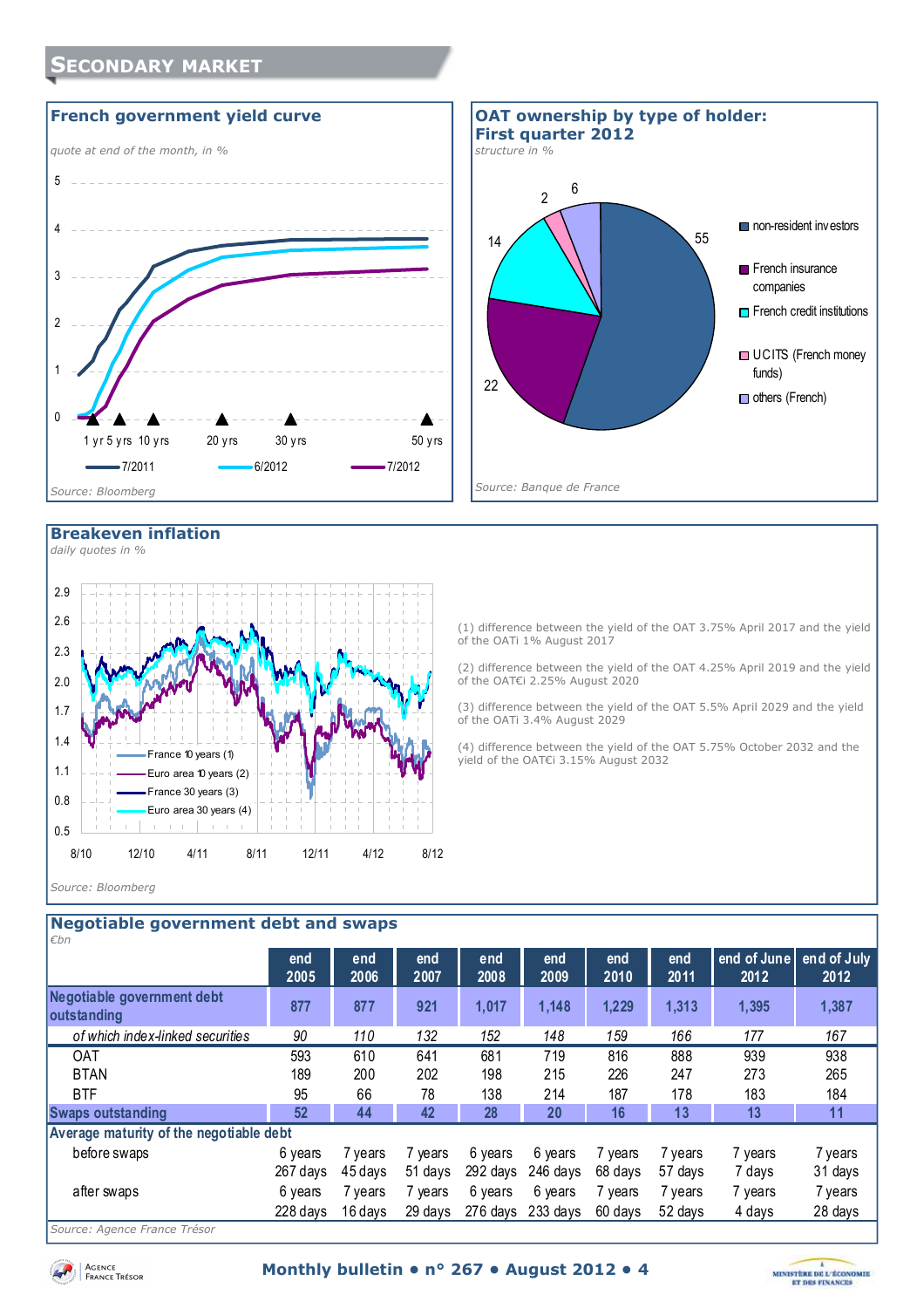

#### **Primary dealers, monthly fixed-rate repo transactions**



 $\overline{0}$ 50 100 150 200 250 300 350 400 450 500 550 600 650 10/06 10/08 10/10 10/12 11/02 11/04 11/06 11/08 11/10 11/12 12/02 12/04 12/06  $\blacksquare$  fix ed-rate repos  $\blacksquare$  floating-rate repos  $\blacksquare$  others **Primary dealers, repo outstanding at end of month**  *€bn Source: primary dealers* 



*Source: Euroclear France* 



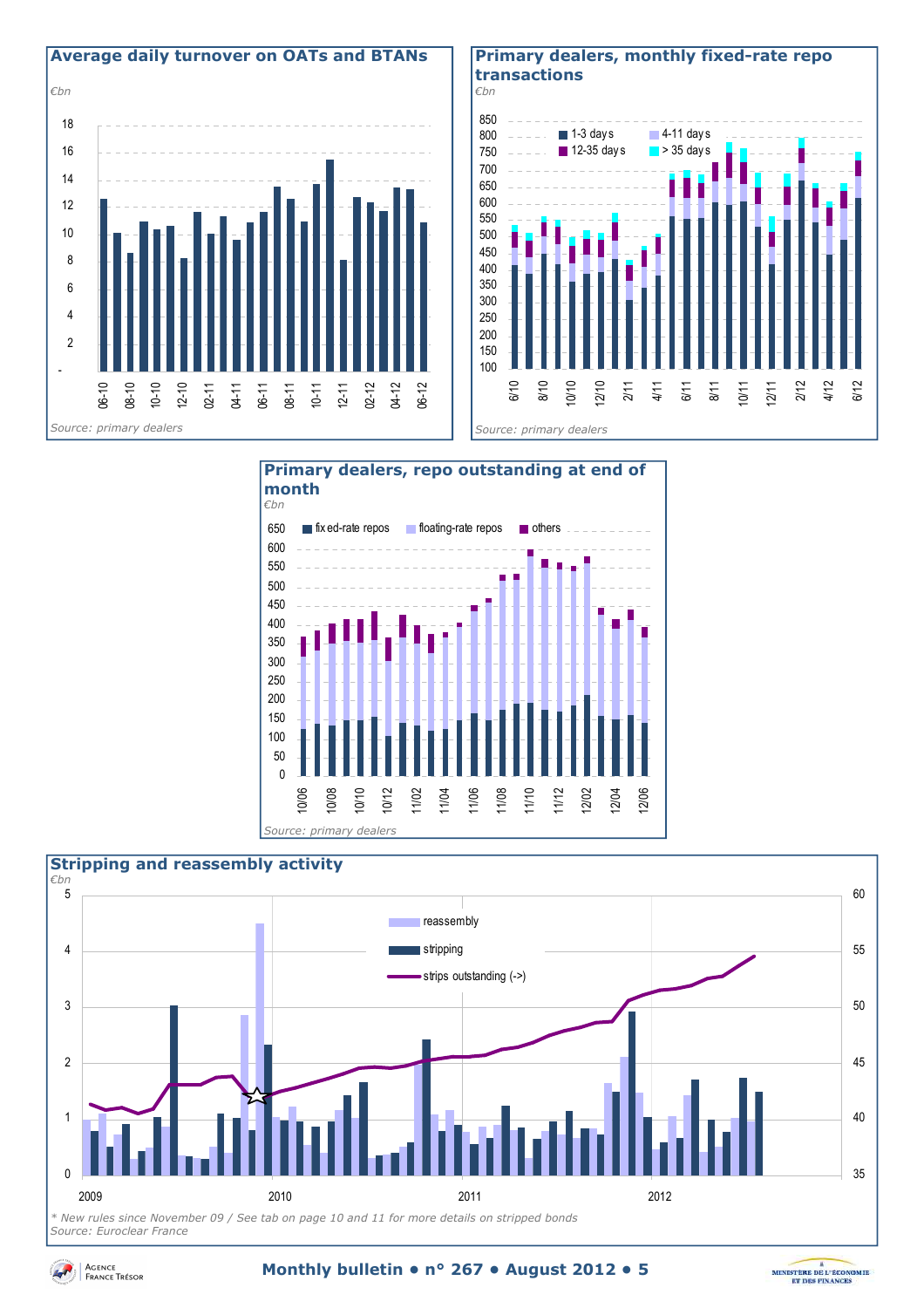#### **Macro-economic forecast**

*Real growth rate as a %* 

|                                                 | 2011 | 2012   | 2013 |
|-------------------------------------------------|------|--------|------|
| French GDP                                      | 1.7  | 0.3    | 1.2  |
| Ho use hold consumption                         | 0.3  | 0.2    | 0.7  |
| <b>Business investment</b>                      | 5.1  | $-0.3$ | 2.5  |
| Exports                                         | 5.3  | 2.9    | 4.8  |
| <b>Imports</b>                                  | 4.9  | 0.7    | 3.9  |
| Consumer prices<br>(on an annual average basis) | 2.1  | 1.9    | 1.6  |
|                                                 |      |        |      |

*Source: French government forecast budget policy debate (July 12)* 



*Variation in %* 





*Source: Ministry of the Economy and Finance* 

## **Recent economic indicators**

| Industrial output*, year-on-year                                                                            | $-1.9%$         | 6/2012     |  |  |
|-------------------------------------------------------------------------------------------------------------|-----------------|------------|--|--|
| Household consumption,                                                                                      |                 |            |  |  |
| ye ar-on-year                                                                                               | 0.3%            | 6/2012     |  |  |
| Unemployment rate (ILO)                                                                                     | 10.0%<br>3/2012 |            |  |  |
| Consumer prices,                                                                                            |                 |            |  |  |
| ye ar-on-year                                                                                               |                 |            |  |  |
| all items                                                                                                   | 1.9%            | 7/2012     |  |  |
| all items excluding tobacco                                                                                 | 1.9%            | 7/2012     |  |  |
| Trade balance, fob-fob, sa $(\epsilon$ bn)                                                                  | $-6.0$          | 6/2012     |  |  |
| ш                                                                                                           | $-5.5$          | 5/2012     |  |  |
| Current account balance, sa $(\epsilon b n)$                                                                | $-4.9$          | 6/2012     |  |  |
|                                                                                                             | $-4.0$          | 5/2012     |  |  |
| 10-year constant maturity rate (TEC10)                                                                      | 2.18%           | 07/31/2012 |  |  |
| 3-month interest rate (Euribor)                                                                             | 0.389%          | 07/31/2012 |  |  |
| EUR/USD                                                                                                     | 1.2284          | 07/31/2012 |  |  |
| EUR / JPY<br>*manufactured goods / Sources: Insee, Ministry of the Economy and<br>Finance, Bangue de France | 96.03           | 07/31/2012 |  |  |

#### **Euro exchange rate**





*Sources: French government forecast budget policy debate (July 12), deficit according to Maastricht Treaty* 

Agence<br>France Trésor



**Government budget monthly position**  *€bn*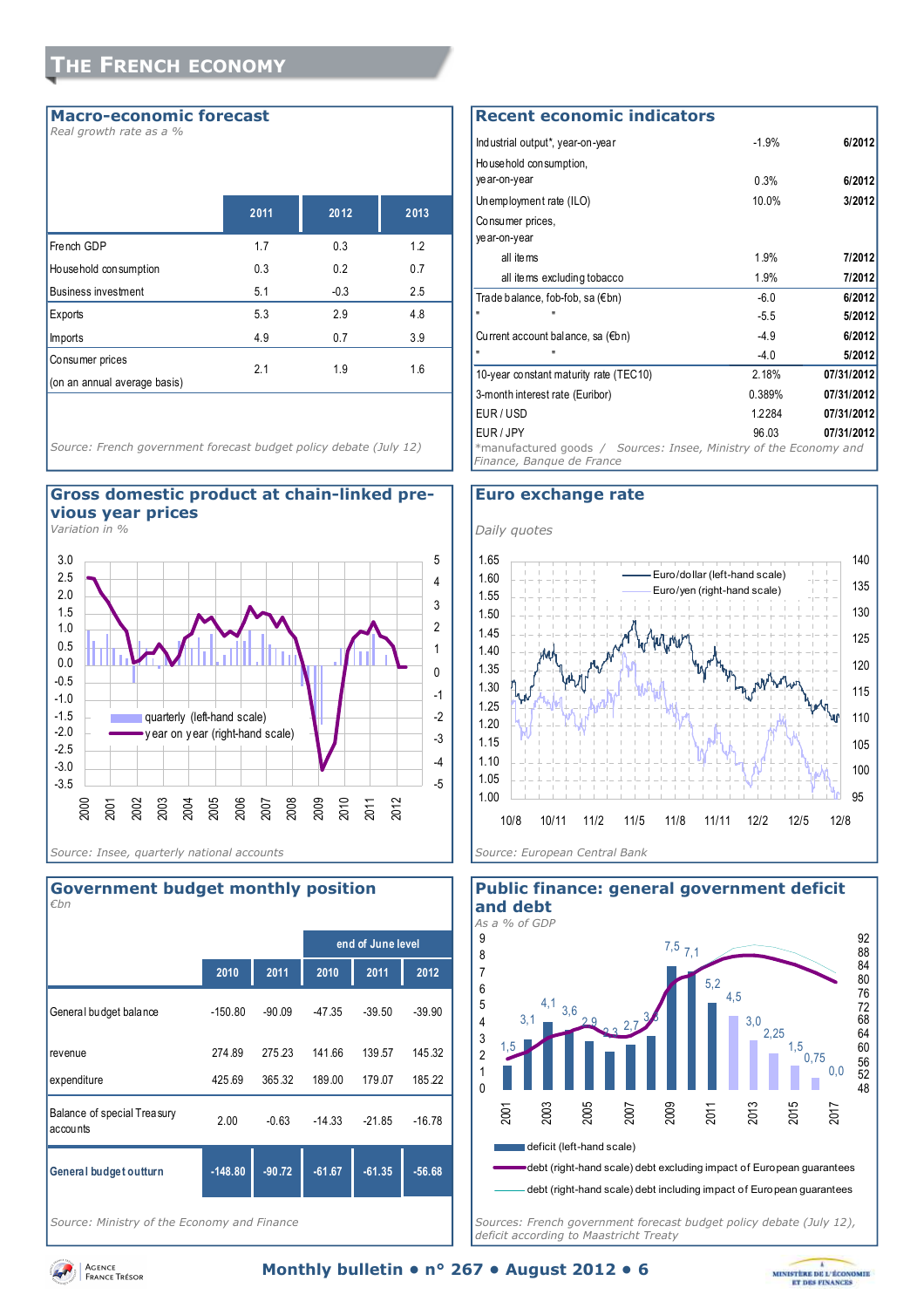### **Timetable for the release of French economic indicators**

| ב וווופנטטופ וטר נוופ רפופטפט טר רפווטון פעטווטווווט וועופטנטופ  |                                                                |  |  |  |  |
|------------------------------------------------------------------|----------------------------------------------------------------|--|--|--|--|
| September 2012                                                   | October 2012                                                   |  |  |  |  |
| 09/11 Payroll employment: final results Q2-2012                  | 10/05 Eurozone economic outlook - 4th Quater 2012              |  |  |  |  |
| 09/10 Industrial output in July                                  | 10/09 Foreign trade in August                                  |  |  |  |  |
| 09/12 Balance of payments in July                                | 10/10 Industrial output in August                              |  |  |  |  |
| 09/12 Consumer prices: index for August                          | 10/11 Consumer prices: index for September                     |  |  |  |  |
| 09/14 Inflation (HICP): August index                             | 10/12 Balance of payments in August                            |  |  |  |  |
| 09/25 Industrial trends: monthly survey for September            | 10/16 Inflation (HICP): September index                        |  |  |  |  |
| 09/28 Quarterly national accounts: final results Q2-2012         | 10/23 Industrial trends: monthly survey for October            |  |  |  |  |
| 09/26 Job seekers in August                                      | 10/24 Job seekers in September                                 |  |  |  |  |
| 09/28 Household consumption of manufactured goods in July/August | 10/26 Household confidence survey: October survey              |  |  |  |  |
| 09/06 Job seekers Q2-2012 (BIT)                                  | 10/30 New building starts in September                         |  |  |  |  |
| 09/28 General government debt Q2-2012                            | 10/31 Household consumption of manufactured goods in September |  |  |  |  |
| 09/25 New building starts in August                              |                                                                |  |  |  |  |
|                                                                  |                                                                |  |  |  |  |

*Sources: Insee, Eurostat*

## **INTERNATIONAL COMPARISONS**







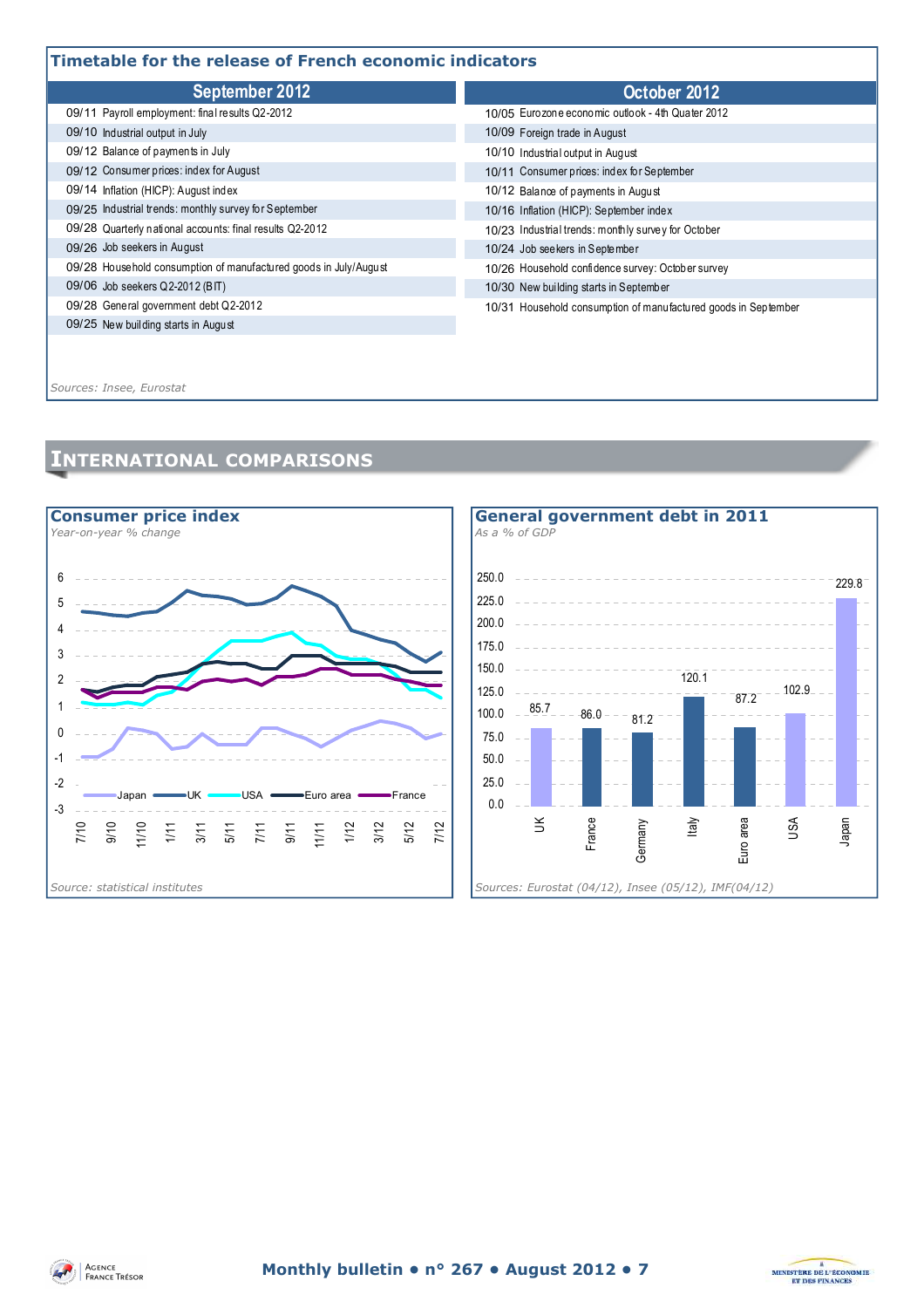## **Treasury notes at July 31, 2012**

*In euros* 

| <b>ISIN CODE</b><br>Euroclear France | <b>Bond</b>                  | Outstanding       | Indexation<br>coefficient | Face value    |
|--------------------------------------|------------------------------|-------------------|---------------------------|---------------|
|                                      | <b>Maturity 2012</b>         | 12,402,000,000    |                           |               |
| FR0118153370                         | BTAN 0.75% 20 September 2012 | 12,402,000,000    |                           |               |
|                                      | <b>Maturity 2013</b>         | 49,612,000,000    |                           |               |
| FR0113087466                         | BTAN 3.75% 12 January 2013   | 18,638,000,000    |                           |               |
| FR0114683842                         | BTAN 4.5% 12 July 2013       | 19,270,000,000    |                           |               |
| FR0119580019                         | BTAN 2% 25 September 2013    | 11,704,000,000    |                           |               |
|                                      | <b>Maturity 2014</b>         | 68,592,000,000    |                           |               |
| FR0116114978                         | BTAN 2.5% 12 January 2014    | 29,062,000,000    |                           |               |
| FR0116843535                         | BTAN 3% 12 July 2014         | 30,269,000,000    |                           |               |
| FR0120634490                         | BTAN 0.75% 25 September 2014 | 9,261,000,000     |                           |               |
|                                      | <b>Maturity 2015</b>         | 51,472,000,000    |                           |               |
| FR0117836652                         | BTAN 2.5% 15 January 2015    | 23,415,000,000    |                           |               |
| FR0118462128                         | BTAN 2% 12 July 2015         | 28,057,000,000    |                           |               |
|                                      | <b>Maturity 2016</b>         | 57,904,339,520    |                           |               |
| FR0119105809                         | BTAN 2.25% 25 February 2016  | 23,056,000,000    |                           |               |
| FR0119580050                         | BTAN 2.5% 25 July 2016       | 25,201,000,000    |                           |               |
| FR0119105791                         | BTANi 0.45% 25 July 2016     | 9,647,339,520 (1) | 1.03936                   | 9,282,000,000 |
|                                      | <b>Maturity 2017</b>         | 24,802,000,000    |                           |               |
| FR0120473253                         | BTAN 1.75% 25 February 2017  | 20,302,000,000    |                           |               |
| FR0120746609                         | BTAN 1% 25 July 2017         | 4,500,000,000     |                           |               |

| Total Treasury notes             | 267,784,339,520      |
|----------------------------------|----------------------|
| <b>Average maturity of BTANs</b> | 2 years and 152 days |

(1) Indexed bonds outstanding  $=$  face value x indexation coefficient



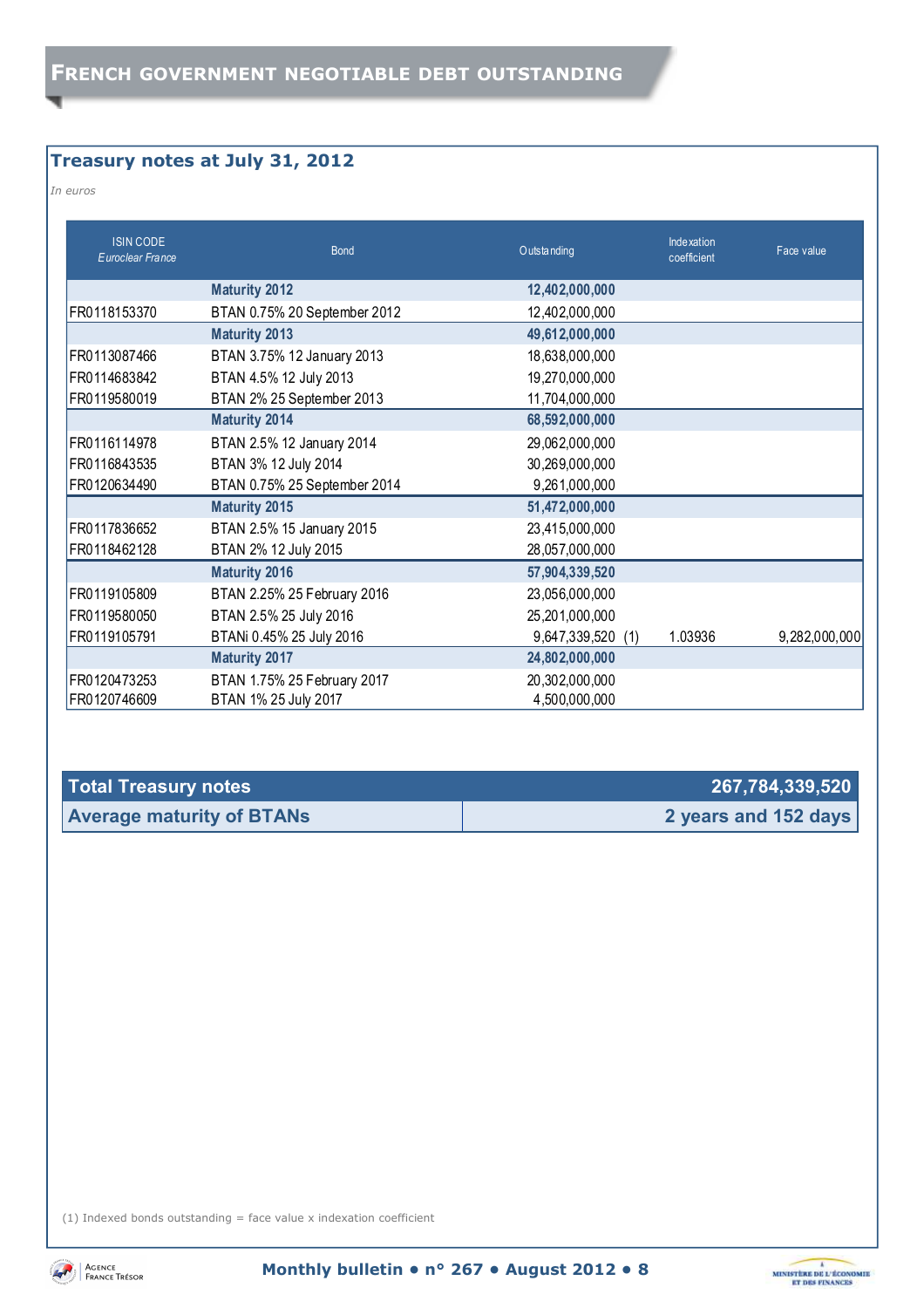## **Fungible Treasury bonds at July 31, 2012**

*In euros* 

| <b>ISIN CODE</b><br><b>Euroclear France</b> | <b>Bond</b>                                        | Outstanding                     | Indexation<br>$\infty$ efficient | Face value     | <b>Stripped</b> |
|---------------------------------------------|----------------------------------------------------|---------------------------------|----------------------------------|----------------|-----------------|
|                                             | <b>Maturity 2012</b>                               | 24, 151, 820, 263               |                                  |                |                 |
| FR0000188690                                | OAT 4.75% 25 October 2012                          | 18,716,122,924                  |                                  |                | 0               |
| FR0000570780                                | OAT 8.5% 26 December 2012                          | 5,435,697,339                   |                                  |                |                 |
|                                             | <b>Maturity 2013</b>                               | 63,533,822,916                  |                                  |                |                 |
| FR0000188989                                | OAT 4% 25 April 2013                               | 21,948,183,879                  |                                  |                | 0               |
| FR0000188955                                | OATi 2.5% 25 July 2013                             | 18,484,881,358 (1)              | 1.18168                          | 15,642,882,471 |                 |
| FR0010011130                                | OAT 4% 25 October 2013                             | 23,100,757,679                  |                                  |                |                 |
|                                             | <b>Maturity 2014</b>                               | 46,695,724,224                  |                                  |                |                 |
| FR0010061242                                | OAT 4% 25 April 2014                               | 25, 111, 752, 234               |                                  |                | 0               |
| FR0010112052                                | OAT 4% 25 October 2014                             | 21,583,971,990                  |                                  |                | N               |
|                                             | <b>Maturity 2015</b>                               | 74, 183, 723, 853               |                                  |                |                 |
| FR0010163543                                | OAT 3.5% 25 April 2015                             | 24,412,313,893                  |                                  |                | 0               |
| FR0010135525                                | OAT€i 1.6% 25 July 2015                            | 16,535,409,960 (1)              | 1.17673                          | 14,052,000,000 |                 |
| FR0010216481                                | OAT 3% 25 October 2015                             | 33,236,000,000                  |                                  |                |                 |
|                                             | Maturity 2016                                      | 57,859,000,000                  |                                  |                |                 |
| FR0010288357                                | OAT 3.25% 25 April 2016                            | 29,070,000,000                  |                                  |                |                 |
| FR0000187361                                | OAT 5% 25 October 2016                             | 28,789,000,000                  |                                  |                | 556,263,600     |
|                                             | <b>Maturity 2017</b>                               | 77,468,174,400                  |                                  |                |                 |
| FR0010415331                                | OAT 3.75% 25 April 2017                            | 30,235,000,000                  |                                  |                |                 |
| FR0010235176                                | OATi 1% 25 July 2017                               | 22,657,174,400 (1)              | 1.12192                          | 20,195,000,000 |                 |
| FR0010517417                                | OAT 4.25% 25 October 2017                          | 24,576,000,000                  |                                  |                | 0               |
|                                             | <b>Maturity 2018</b>                               | 50,742,094,000                  |                                  |                |                 |
| FR0010604983                                | OAT 4% 25 April 2018                               | 25,520,000,000                  |                                  |                | 0               |
| FR0011237643                                | OAT€i 0.25% 25 July 2018                           | 2,579,094,000 (1)               | 1.02345                          | 2,520,000,000  | N<br>N          |
| FR0010670737                                | OAT 4.25% 25 October 2018                          | 22,643,000,000                  |                                  |                |                 |
|                                             | <b>Maturity 2019</b>                               | 76,336,675,433                  |                                  |                |                 |
| FR0000189151<br>FR0010850032                | OAT 4.25% 25 April 2019                            | 29,712,000,000                  | 1.05581                          | 9,168,000,000  |                 |
| FR0000570921                                | OATi 1.3% 25 July 2019<br>OAT 8.5% 25 October 2019 | 9,679,666,080 (1)               |                                  |                |                 |
| FR0010776161                                | OAT 3.75% 25 October 2019                          | 8,844,392,893<br>28,078,000,000 |                                  |                | 5,610,300,100   |
| FR0000570954                                | OAT cap. 9.82% 31 December 2019                    | 22,616,460<br>(2)               |                                  | 6,692,154      |                 |
|                                             | <b>Maturity 2020</b>                               | 84,603,178,500                  |                                  |                |                 |
| FR0010854182                                | OAT 3.5% 25 April 2020                             | 29,871,000,000                  |                                  |                | 0               |
| FR0010050559                                | OAT€i 2.25% 25 July 2020                           | 23,987,178,500 (1)              | 1.20086                          | 19,975,000,000 | 01              |
| FR0010949651                                | OAT 2.5% 25 October 2020                           | 30,745,000,000                  |                                  |                |                 |
|                                             | <b>Maturity 2021</b>                               | 61,083,000,000                  |                                  |                |                 |
| FR0010192997                                | OAT 3.75% 25 April 2021                            | 31,402,000,000                  |                                  |                | 78,566,800      |
| FR0011059088                                | OAT 3.25% 25 October 2021                          | 29,681,000,000                  |                                  |                |                 |
|                                             | <b>Maturity 2022</b>                               | 47,092,974,130                  |                                  |                |                 |
| FR0000571044                                | OAT 8.25% 25 April 2022                            | 1,243,939,990                   |                                  |                | 715,468,400     |
| FR0011196856                                | OAT 3% 25 April 2022                               | 29,155,000,000                  |                                  |                |                 |
| FR0010899765                                | OAT€i 1.1% 25 July 2022                            | 16,694,034,140<br>(1)           | 1.06753                          | 15,638,000,000 |                 |
|                                             | <b>Maturity 2023</b>                               | 55,224,647,823                  |                                  |                |                 |
| FR0000571085                                | OAT 8.5% 25 April 2023                             | 10,606,195,903                  |                                  |                | 6,452,925,000   |
| FR0010585901                                | OATi 2.1% 25 July 2023                             | 11,389,451,920 (1)              | 1.08761                          | 10,472,000,000 |                 |
| FR0010466938                                | OAT 4.25% 25 October 2023                          | 33,229,000,000                  |                                  |                | 343,952,000     |

 $(1)$  Indexed bonds outstanding = face value x indexation coefficient

(2) Including coupons capitalized at 31/12/2010; not open to subscription

(3) Revised updated on 28/03/2010; not open to subscription

OATi: OAT indexed on the French consumer prices index (excluding tobacco) OAT€i: OAT indexed on the eurozone harmonized index of consumer prices (excluding tobacco)



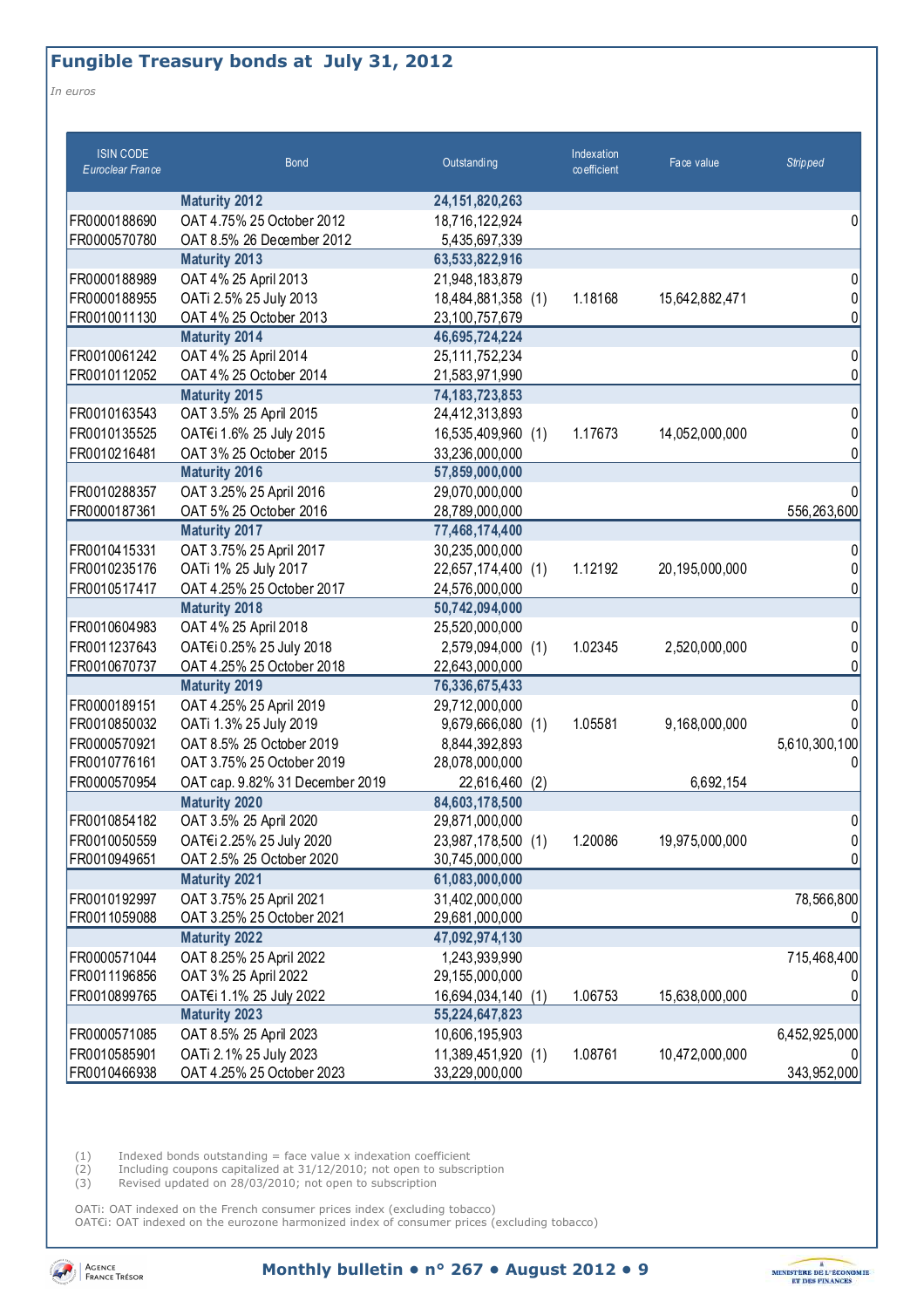## **Fungible Treasury bonds at July 31, 2012**

*In euros* 

| <b>ISIN CODE</b><br>Euroclear France | <b>Bond</b>                   | Outstanding          | Indexation<br>co efficient | Face value    | <b>Stripped</b> |
|--------------------------------------|-------------------------------|----------------------|----------------------------|---------------|-----------------|
|                                      | <b>Maturity 2025</b>          | 17,780,928,118       |                            |               |                 |
| FR0000571150                         | OAT 6% 25 October 2025        | 17,780,928,118       |                            |               | 3,078,326,900   |
|                                      | <b>Maturity 2026</b>          | 30,306,000,000       |                            |               |                 |
| FR0010916924                         | OAT 3.5% 25 April 2026        | 30,306,000,000       |                            |               | 366,550,000     |
|                                      | <b>Maturity 2027</b>          | 5,521,000,960        |                            |               |                 |
| FR0011008705                         | OAT€i 1.85% 25 July 2027      | 5,521,000,960<br>(1) | 1.05202                    | 5,248,000,000 | 0               |
|                                      | <b>Maturity 2028</b>          | 19,091,126           |                            |               |                 |
| FR0000571226                         | OAT zero coupon 28 March 2028 | 19,091,126<br>(3)    |                            | 46,232,603    |                 |
|                                      | <b>Maturity 2029</b>          | 33,504,404,881       |                            |               |                 |
| FR0000571218                         | OAT 5.5% 25 April 2029        | 24,265,880,458       |                            |               | 4,144,409,500   |
| FR0000186413                         | OATi 3.4% 25 July 2029        | 9,238,524,423<br>(1) | 1.23988                    | 7,451,144,000 |                 |
|                                      | <b>Maturity 2032</b>          | 34, 130, 772, 280    |                            |               |                 |
| FR0000188799                         | OAT€i 3.15% 25 July 2032      | 11,399,449,680 (1)   | 1.21672                    | 9,369,000,000 |                 |
| FR0000187635                         | OAT 5.75% 25 October 2032     | 22,731,322,600       |                            |               | 11,081,799,000  |
|                                      | <b>Maturity 2035</b>          | 19,089,000,000       |                            |               |                 |
| FR0010070060                         | OAT 4.75% 25 April 2035       | 19,089,000,000       |                            |               | 4,470,886,000   |
|                                      | <b>Maturity 2038</b>          | 23,889,000,000       |                            |               |                 |
| FR0010371401                         | OAT 4% 25 October 2038        | 23,889,000,000       |                            |               | 4,544,350,000   |
|                                      | <b>Maturity 2040</b>          | 9,438,084,180        |                            |               |                 |
| FR0010447367                         | OAT€i 1.8% 25 July 2040       | 9,438,084,180<br>(1) | 1.12707                    | 8,374,000,000 |                 |
|                                      | <b>Maturity 2041</b>          | 21,357,000,000       |                            |               |                 |
| FR0010773192                         | OAT 4.5% 25 April 2041        | 21,357,000,000       |                            |               | 5,002,500,000   |
|                                      | <b>Maturity 2055</b>          | 14,926,000,000       |                            |               |                 |
| FR0010171975                         | OAT 4% 25 April 2055          | 14,926,000,000       |                            |               | 5,829,167,000   |
|                                      | <b>Maturity 2060</b>          | 8,852,000,000        |                            |               |                 |
| FR0010870956                         | OAT 4% 25 April 2060          | 8,852,000,000        |                            |               | 2,314,100,000   |

| Total fungible Treasury bonds | 937,788,117,087      |
|-------------------------------|----------------------|
| Stripped outstanding          | 54,589,564,300       |
| As a % of strippable bonds    | $6\%$                |
| <b>Average maturity</b>       | 9 years and 267 days |

 $(1)$  Indexed bonds outstanding = face value x indexation coefficient

(2) Including coupons capitalized at 31/12/2010; not open to subscription

(3) Revised updated on 28/03/2010; not open to subscription

OATi: OAT indexed on the French consumer prices index (excluding tobacco) OAT€i: OAT indexed on the eurozone harmonized index of consumer prices (excluding tobacco)